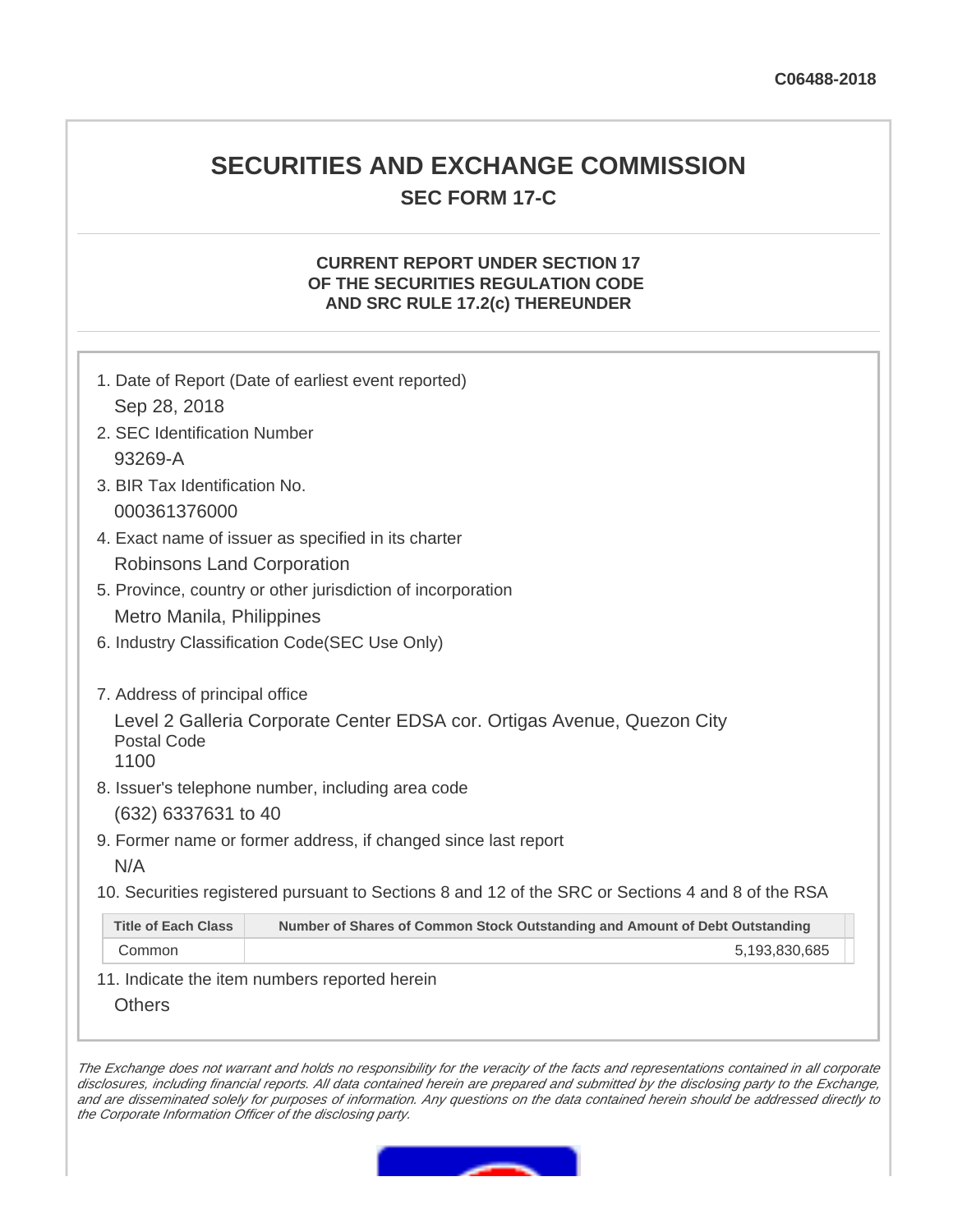

# **PSE Disclosure Form 4-8 - Change in Directors and/or Officers (Resignation/Removal or Appointment/Election) References: SRC Rule 17 (SEC Form 17-C) and Section 4.4 of the Revised Disclosure Rules**

## **Subject of the Disclosure**

Appointment of Officers

**Background/Description of the Disclosure**

Appointment of Mr. Ernesto B. Aquino as Vice President of RLC effective October 1, 2018 and Ms. Anna Kathrina C. De Leon as Vice President, Group Controller of RLC effective October 16, 2018.

## **Resignation/Removal or Replacement**

| Name of<br>Person | <b>Position/Designation</b> | <b>Effective Date of Resignation/Cessation of</b><br>term<br>(mmm/dd/yyyy) | Reason(s) for<br><b>Resignation/Cessation</b> |  |
|-------------------|-----------------------------|----------------------------------------------------------------------------|-----------------------------------------------|--|
|                   |                             |                                                                            |                                               |  |

#### **Election or Appointment**

| Name of                     |                                            | Date of<br>Position/Designation Appointment/Election | <b>Effective Date of</b><br>Appointment |               | Shareholdings in the<br><b>Listed Company</b> | Nature of<br><b>Indirect</b> |
|-----------------------------|--------------------------------------------|------------------------------------------------------|-----------------------------------------|---------------|-----------------------------------------------|------------------------------|
| <b>Person</b>               |                                            | (mmm/dd/yyyy)                                        | <b>Election</b><br>(mmm/dd/yyyy)        | <b>Direct</b> | <b>Indirect</b>                               | Ownership                    |
| Ernesto B.<br>Aquino        | Vice President                             | 09/28/2018                                           | 10/01/2018                              |               | 0 0                                           |                              |
| Anna Kathrina<br>C. De Leon | Vice President,<br><b>Group Controller</b> | 09/28/2018                                           | 10/16/2018                              |               | 0 0                                           |                              |

#### **Promotion or Change in Designation**

| Name of<br><b>Person</b> | <b>Position/Designation</b> |                          | Date of<br>Approval    | <b>Effective Date of</b><br>Change | <b>Shareholdings in the Listed</b><br>Company |                 | <b>Nature of Indirect</b><br>Ownership |  |
|--------------------------|-----------------------------|--------------------------|------------------------|------------------------------------|-----------------------------------------------|-----------------|----------------------------------------|--|
|                          | From                        | To                       | $\lceil$ (mmm/dd/yyyy) | (mmm/dd/yyyy)                      | <b>Direct</b>                                 | <b>Indirect</b> |                                        |  |
|                          | $\overline{\phantom{a}}$    | $\overline{\phantom{a}}$ | $\sim$                 | $\overline{\phantom{a}}$           | $\overline{\phantom{a}}$                      |                 |                                        |  |